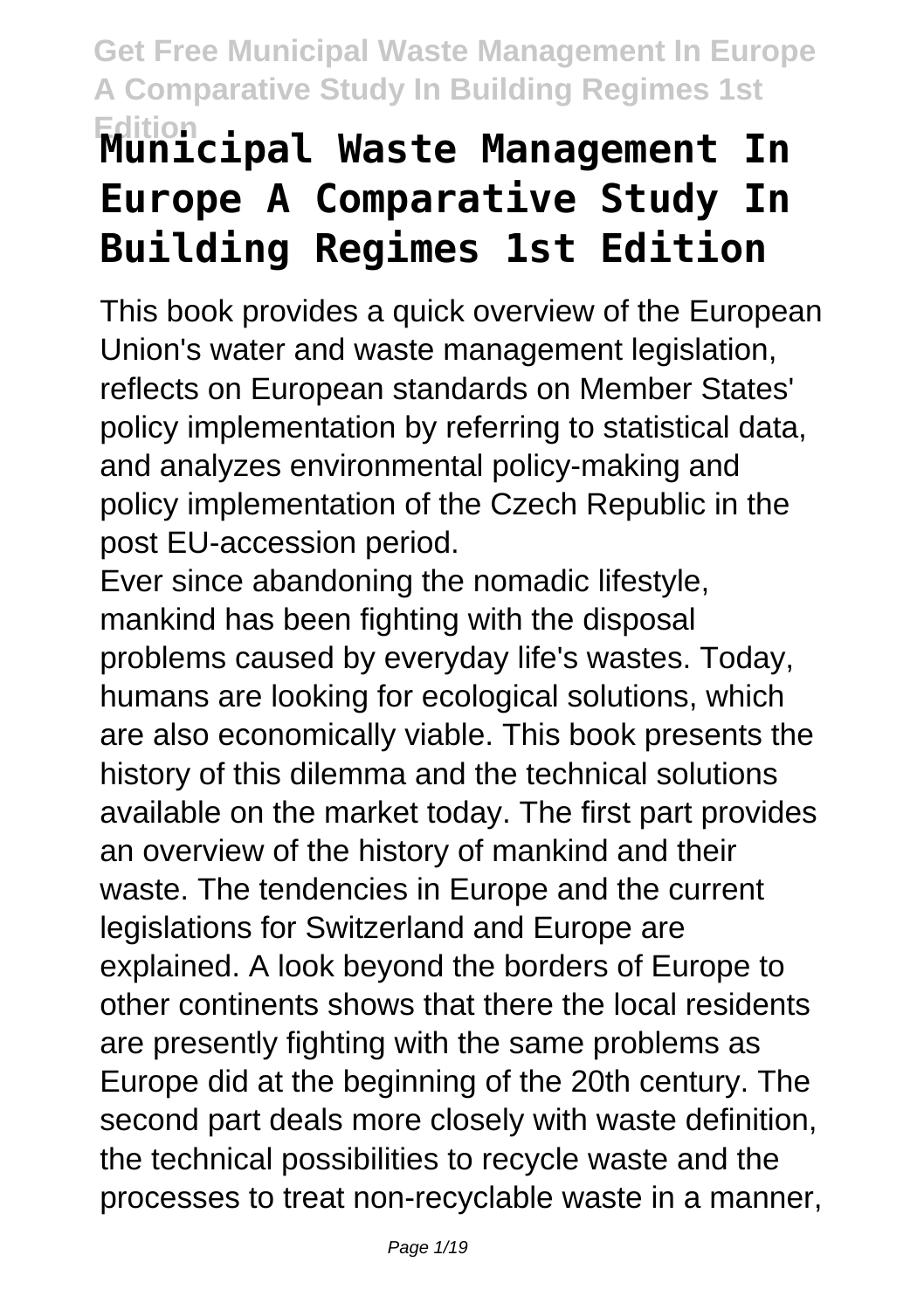**Edition** that it can be safely brought back into the environment. The book discusses municipal as well as industrial wastes. Also special areas such as hazardous wastes, sewage sludges, landfill and contaminated site problems or biogenic wastes are highlighted.

Recoge: 1. Introduction - 2. Waste definitions and measuring progress towards the targets - 3. Existing management practices in Europe 16 - 4. Strategies and instruments for diverting BMW away from landfill - 5. Key issues and proposed indicators.

Report: Benchmarking on Solid Waste Management in South-East Europe 2015

Resource Recovery to Approach Zero Municipal **Waste** 

Costs for Municipal Waste Management in the EU **Waste** 

Being Wise with Waste

Waste Treatment and Disposal

**Municipal Waste Management in EuropeEuropean Policy between Harmonisation and SubsidiaritySpringer Science & Business Media The volume of waste produced by human activity continues to grow, but steps are being taken to mitigate this problem by viewing waste as a resource. Recovering a proportion of waste for re-use immediately reduces the volume of landfill. Furthermore, the scarcity of some elements (such as phosphorous and the rare-earth metals)**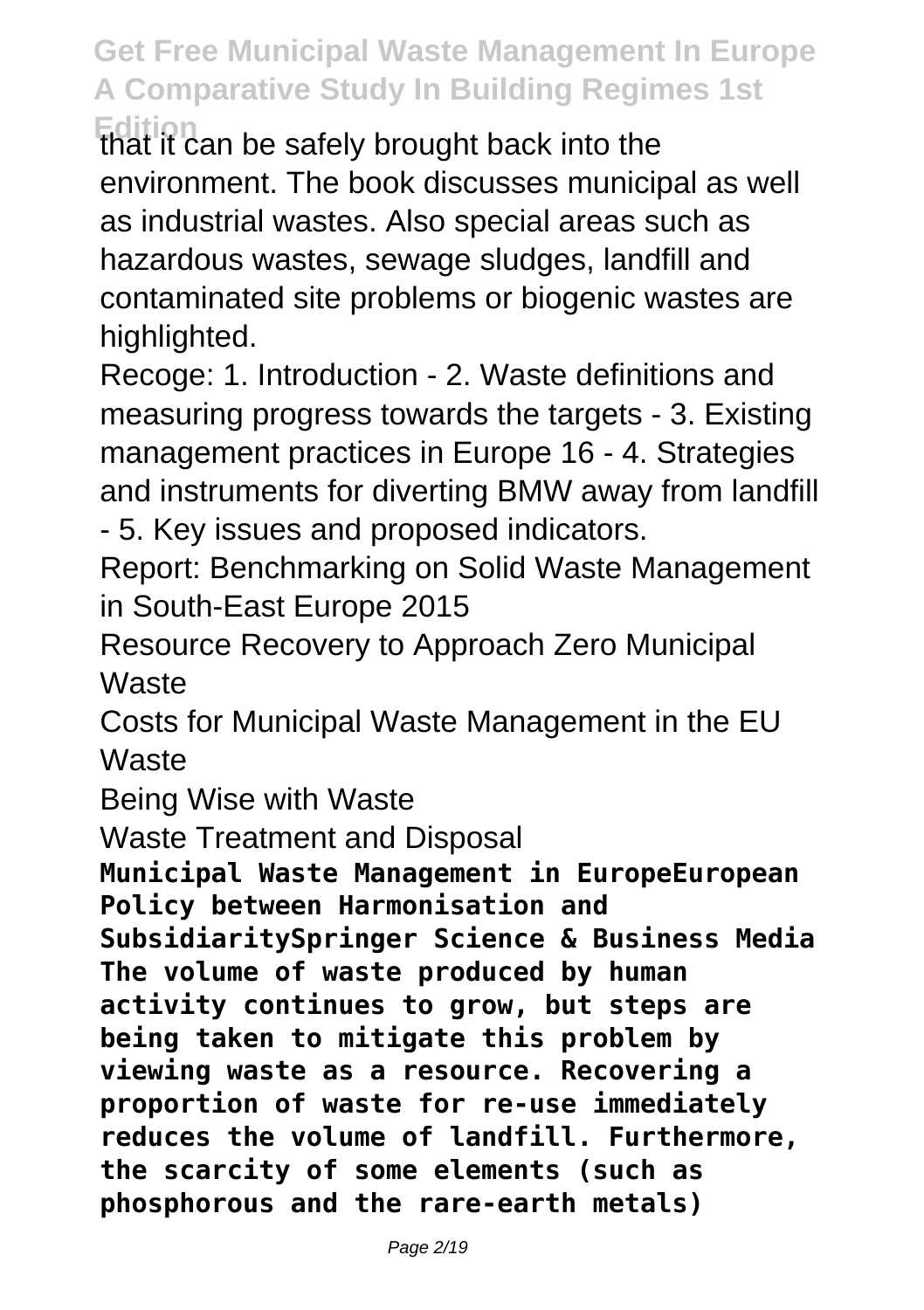**Edition increases the need for their recovery from waste streams. This volume of Issues in Environmental Science and Technology examines the potential resource available from several waste streams, both domestic and industrial. Opportunities for exploiting waste are discussed, along with their environmental and economic considerations. Landfill remains an unavoidable solution in some circumstances, and the current situation regarding this is also presented. Other chapters focus on mine waste, the recovery of fertilisers, and the growing potential for compost. In keeping with the Issues series, this volume is written with a broad audience in mind. University students and active researches in the field will appreciate the latest research and discussion, while policy makers and members of NGOs will benefit from the wealth of information presented.**

**Solid waste management affects every person in the world. By 2050, the world is expected to increase waste generation by 70 percent, from 2.01 billion tonnes of waste in 2016 to 3.40 billion tonnes of waste annually. Individuals and governments make decisions about consumption and waste management that affect the daily health, productivity, and cleanliness of communities. Poorly managed waste is contaminating the world's oceans, clogging drains and causing flooding, transmitting diseases, increasing respiratory problems, harming animals that consume waste unknowingly, and affecting economic** Page 3/19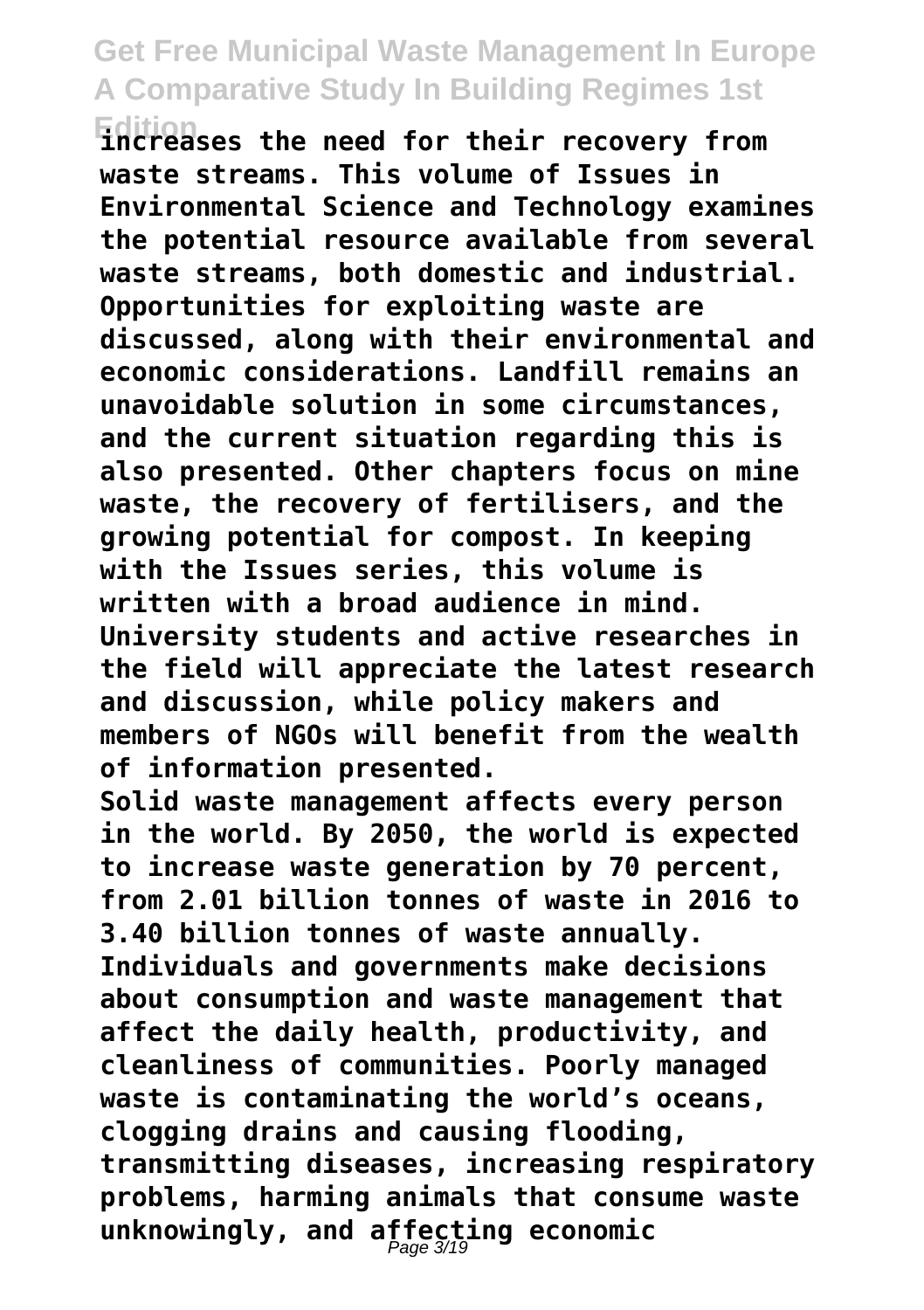**Edition development. Unmanaged and improperly managed waste from decades of economic growth requires urgent action at all levels of society. What a Waste 2.0: A Global Snapshot of Solid Waste Management to 2050 aggregates extensive solid aste data at the national and urban levels. It estimates and projects waste generation to 2030 and 2050. Beyond the core data metrics from waste generation to disposal, the report provides information on waste management costs, revenues, and tariffs; special wastes; regulations; public communication; administrative and operational models; and the informal sector. Solid waste management accounts for approximately 20 percent of municipal budgets in low-income countries and 10 percent of municipal budgets in middle-income countries, on average. Waste management is often under the jurisdiction of local authorities facing competing priorities and limited resources and capacities in planning, contract management, and operational monitoring. These factors make sustainable waste management a complicated proposition; most low- and middle-income countries, and their respective cities, are struggling to address these challenges. Waste management data are critical to creating policy and planning for local contexts. Understanding how much waste is generated—especially with rapid urbanization and population growth—as well as the types of waste generated helps local governments to** select appropriate<sub>,</sub>management methods and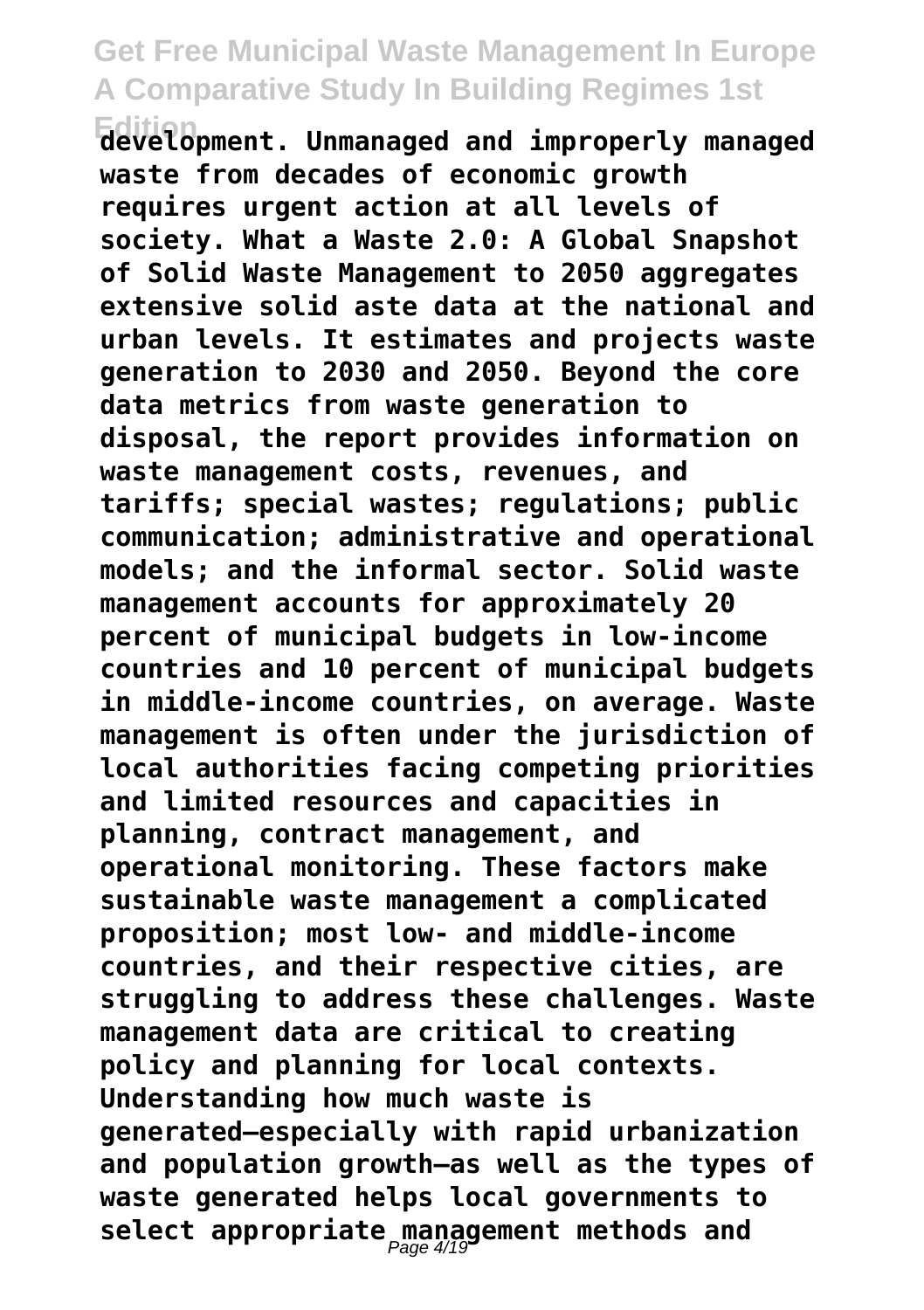**Edition**<br>plan for future demand. It allows governments **to design a system with a suitable number of vehicles, establish efficient routes, set targets for diversion of waste, track progress, and adapt as consumption patterns change. With accurate data, governments can realistically allocate resources, assess relevant technologies, and consider strategic partners for service provision, such as the private sector or nongovernmental organizations. What a Waste 2.0: A Global Snapshot of Solid Waste Management to 2050 provides the most up-to-date information available to empower citizens and governments around the world to effectively address the pressing global crisis of waste. Additional information is available at http://www.worldbank.org/what-a-waste. Economic, Technological, and Environmental Perspectives Past and Future Climate Benefits from Better Municipal Waste Management in Europe Municipal solid waste management in middleand lower-income countries Making Better Use of Resources Waste as a Resource Prospects and Perspective of Solid Waste Management** *The Subject Of Waste Management Has Been Grown To The Status Of Maturity In All Developed Countries. Every Year, New Techniques Are Being Developed To Recover The Energy And Recycle The Materials. The Nations*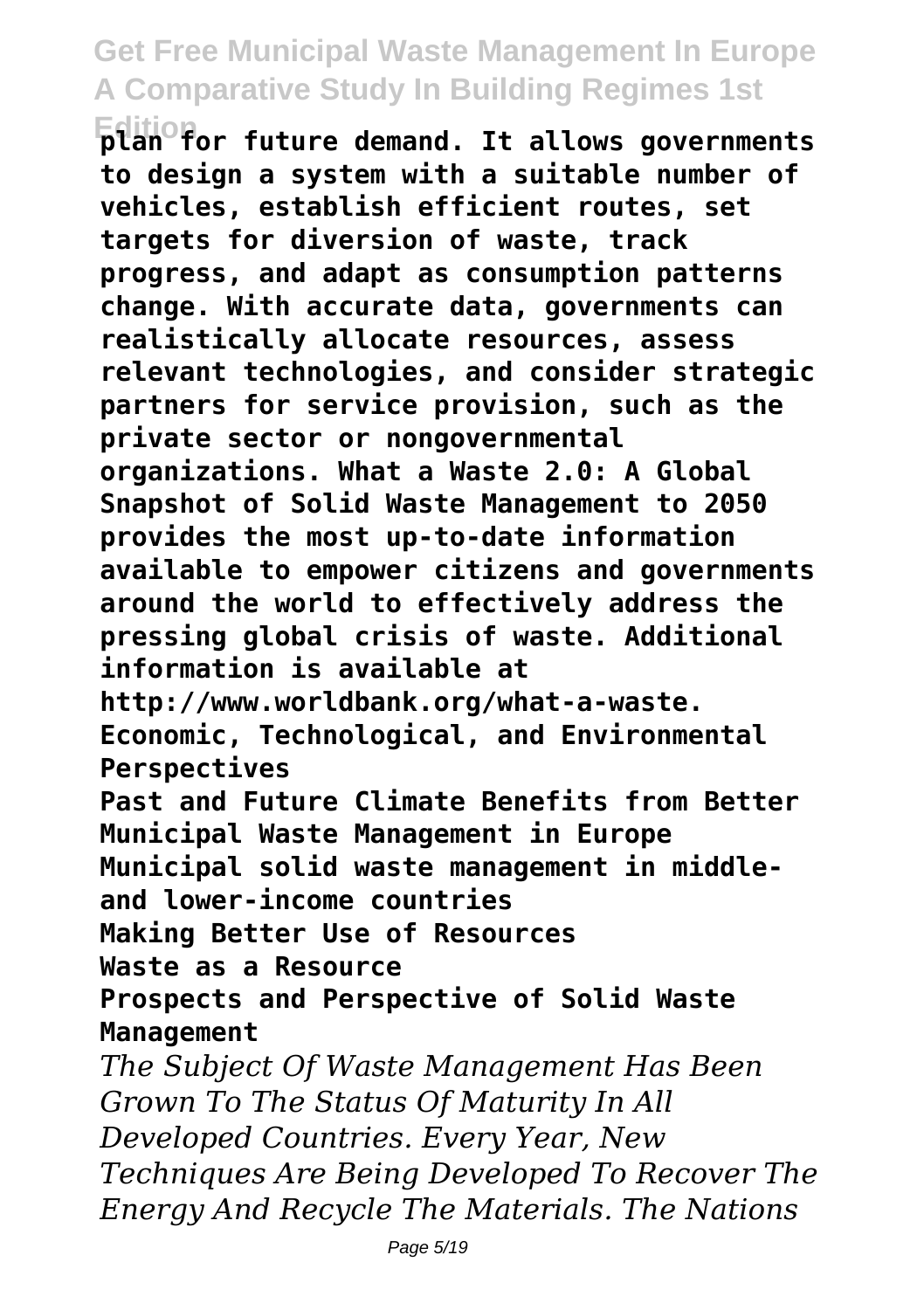**Edition** *Like Usa, Australia, Norway And Western Europe Are Handling Their Solid Wastes In A Scientific And Hygienic Way. However, In Most Of The Developing World, Of Africa, Asia And Eastern European Nations, The Collection, Transportation And Disposal Of Solid Waste Is Still At Its Lowest Ebb. In Usa, Though The Technology For Handling Of The Solid Waste Is Available, The Wastes Are Mostly Managed By Land Filling (70%) And Incineration With Or Without Energy Recovery. It Means A Major Share Of The Source Is Wasted. Only 30-31% Of The Waste Materials Are Recovered.In Contrast To This, In Developing Countries Like India 60-70% Of The Materials Are Recovered And Reused Mostly By The Informal Sector Without Application Of Any Art Of Technology. There Is No National Level Data Are Available On Solid Waste Management In Those Countries. Often The Waste Is Open Burnt Or Land Filled In The Low-Lying Areas. The Unscientific Way Of Waste Management Pose The Risk Of Diseases To Humans And Also Degrade The Environment. The Toxic Smoke Containing, Furans And Dioxins Are Released After The Burning Of Trash, Leading To The Rise In Carcinogenic Trace Gases In The Atmosphere.In The Present Context, The Us Is Conveniently Taken As A Representative Of Developed World And India Representing Developing Countries And The Book Is Designed Into 6-7 Chapters. Chapter 1*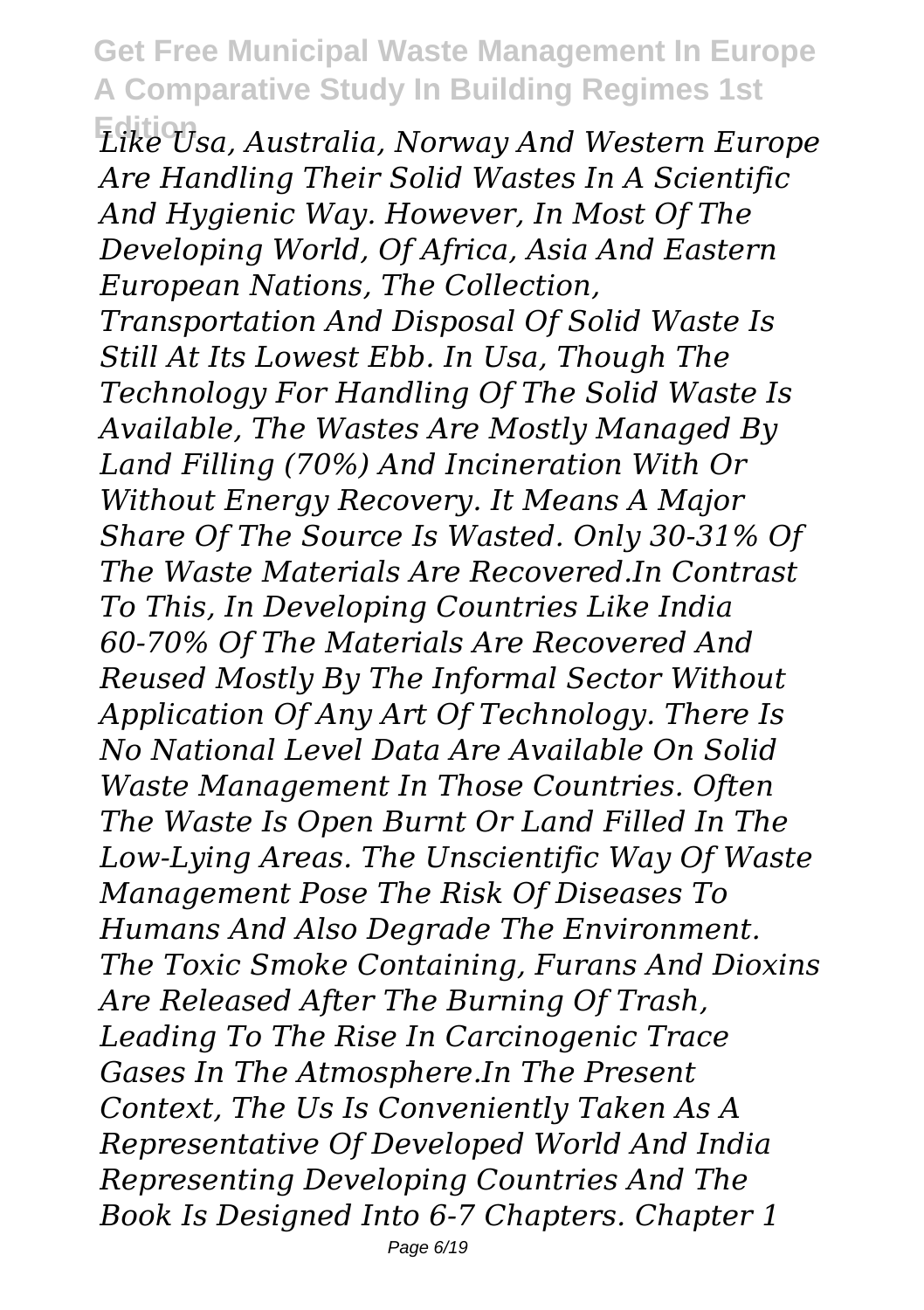**Edition** *Deals With The General Aspects And Basic Principles Of Solid Waste Management. Chapter 2 Deals With The Solid Waste Management In Usa And Solid Waste Management In India Is Dealt In Chapter 3 Respectively. Details About Plastic Waste Management In Us, India And Rest Of The World Are Explained In Chapter 4. Management Of Biomedical Waste Is Collated And Provided In Chapter 5 And Chapter 6 Deals With The Hazardous Waste Management.The Subject Of Solid Waste Management And Urban Agriculture Is Provided In Chapter 7 And The Chapter 8 Narrates The Comparative Aspects Of Waste Management In Us And India. It Is Observed That A Good Number Of Books Are Available On The Technologies And Principles Of Waste Treatment, However Meager Titles Exist On Waste Management. Hence Book Is An Appropriate Attempt To Fill The Lacunae. This Book Will Be Useful To Undergraduate And Graduate Students, Environmental Managers And The General Public As Well. A practical guide for the identification and management of a range of hazardous wastes, Waste Management Practices: Municipal, Hazardous, and Industrial integrates technical information including chemistry, microbiology, and engineering, with current regulations. Emphasizing basic environmental science and related technical fields, the book is an i Nicolas Buclet and Olivier Godard In terms of*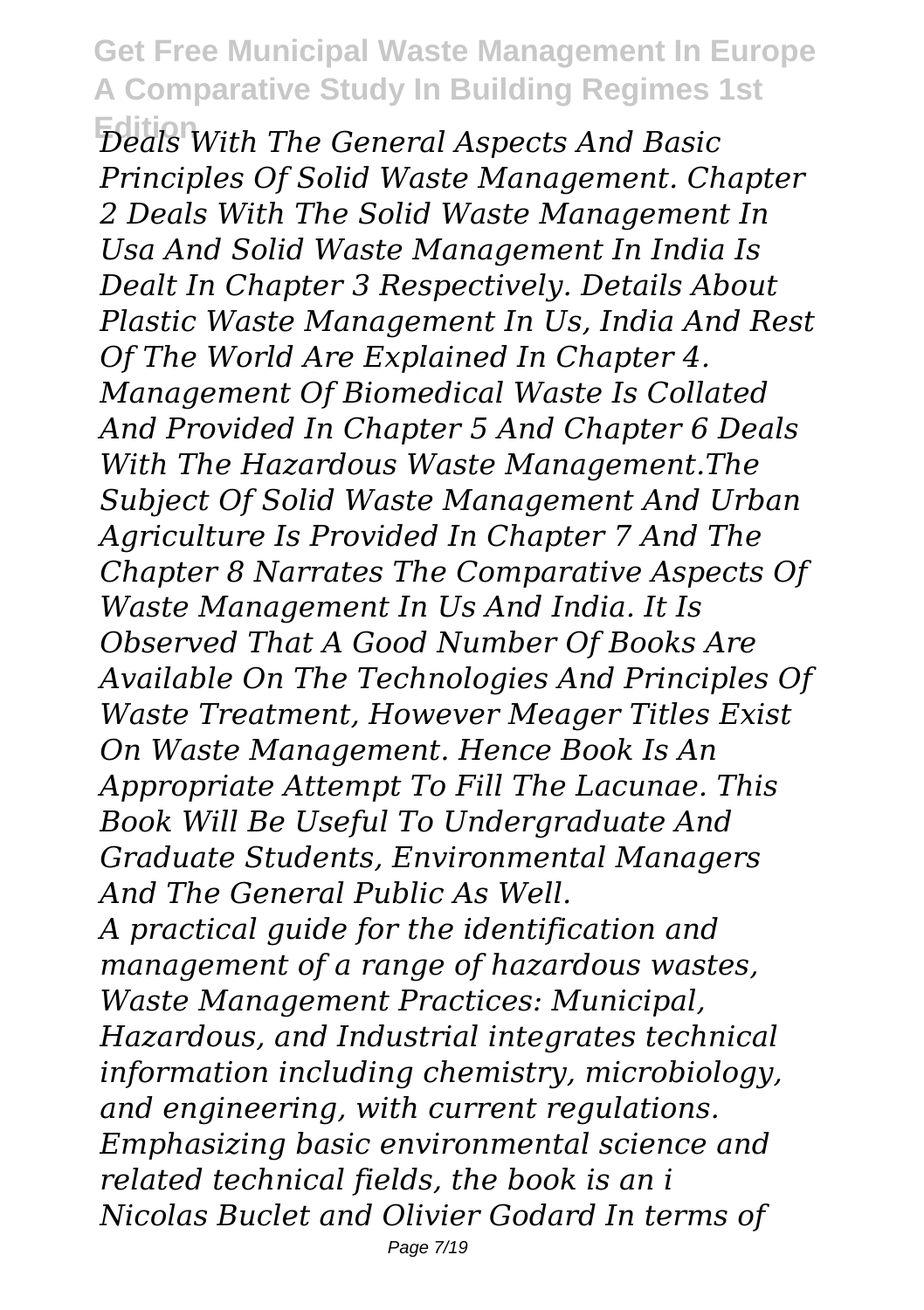**Edition** *economic scale, waste management is one of the two most important environmentally oriented sectors. 1 It stands at the cross-roads in the material organization of society, resource management, changing lifestyles and consumption patterns, and ecological issues. For many years waste management has been perceived as aresources and health issue, confined mainly to dense urban areas, and not an environmental issue. In contemporary affiuent societies, however, the scale reached by waste flows, the inheritance of accumulated deposits in soils from the waste of previous generations and increasing levels of public concern about environmental proteetion and quality of life have all conspired to impose a fresh look at what waste really implies for a modern society. We are obliged to focus our attention on such questions as how the circulation of matter is at present organized by society and can be modified and controlled if economic development is to become more environmentally sustainable. This is the period we live in. Significant changes in waste management in European countries have been introduced during the last decade or so. To some extent the transition between traditional regimes mainly based on local disposal and new regimes based on a revised organisation of flows of waste matter is still in the making, involving new attitudes, new activities, new technologies and new incentives, reducing the pressure on virgin*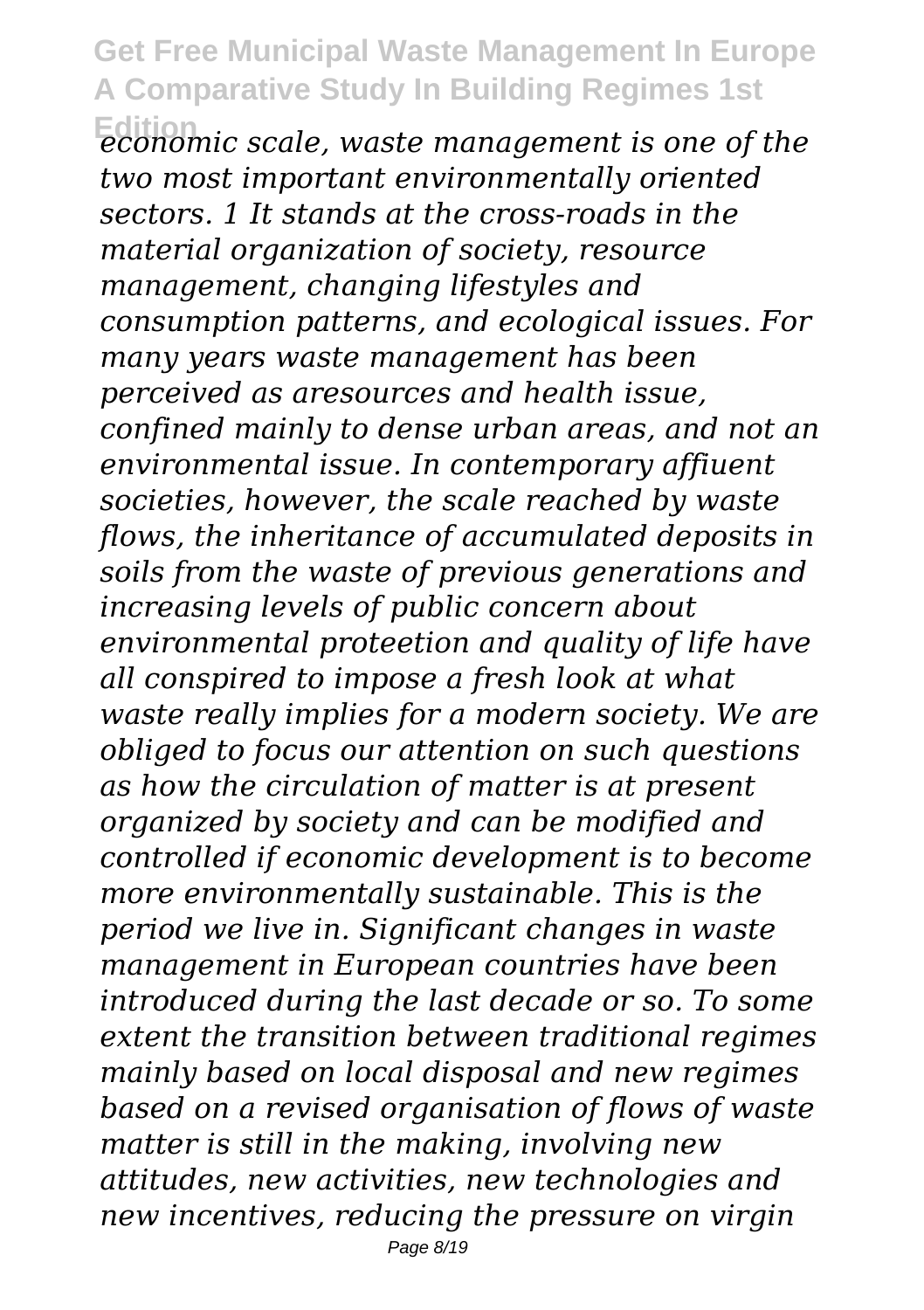**Edition** *natural resources and eliminating the huge dissipation of various pollutants into the environment.*

*A Global Snapshot of Solid Waste Management to 2050*

*The Municipal Waste Management Industry in Europe, Issues, Trends Amd Multinationals Biodegradable municipal waste management in Europe. Pt. 1: Strategies and instruments Municipal Waste Management in Europe Part 1*

*Waste Management Practices*

*Current development results in a linear flow from raw material to waste, which cannot be sustainable in the long term. Plus, a global population of 7 billion people means that there are 7 billion waste producers in the world. At present, dumping and landfilling are the primary practices for getting rid of municipal solid waste (MSW). However, this waste contains resources that we've yet to utilize. To create sustainable societies, we need to approach zero waste by recovering these resources. There are cities and countries where zero waste is close to becoming a reality. Landfilling of organic waste is forbidden in Europe, and countries such as Sweden, Germany, Belgium, and Switzerland have developed a variety of technologies to recover resources from MSW. Resource Recovery to Approach Zero Municipal Waste explores the solid waste management laws and regulations of different countries, comparing the latest resource recovery technologies and offering future perspectives. The book tackles the many technical, social, ecological, economical, and managerial aspects of this complex subject while*

Page 9/19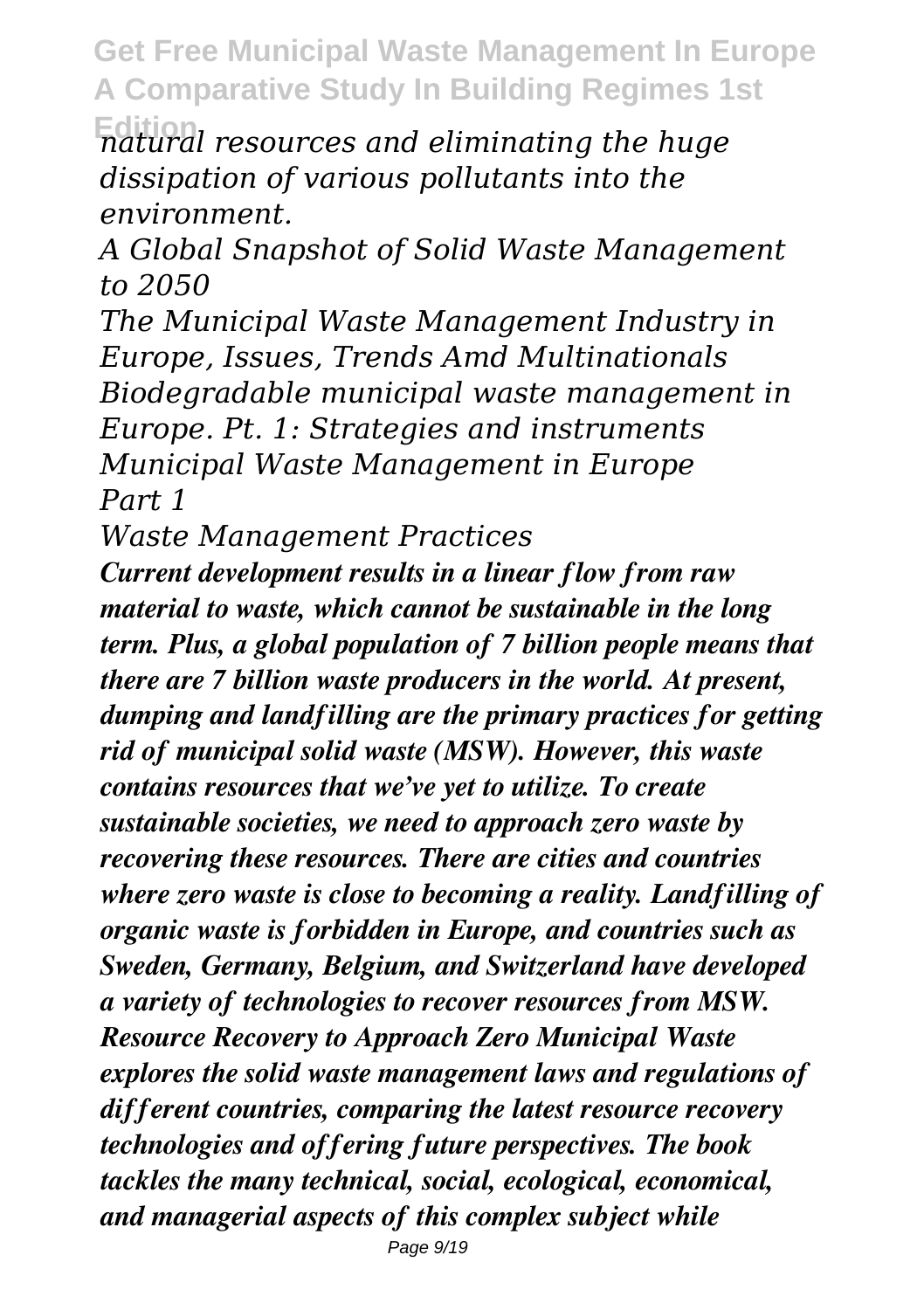*Promoting the development of sustainable societies to achieve a greener global environment.*

*Please note this is a Short Discount publication. This market research Report provides essential information for all people involved in planning for waste disposal & recycling in the 1990's, including: ★ Local authorities ★ Waste Collection Equipment suppliers ★ Consumers of recycled materials ★ Engineering professionals ★ Financial institutions considering this business ★ Manufacturers of paper, glass & aluminium It presents market data and analysis for solid waste focusing on household/consumer waste, and provides information on the following key areas: ★ The market for recycled waste by volume & value ★ Demographic Data for West Europe ★ Waste generation by type ★ Separation & Recovery at source ★ Quantity of non–hazardous solid waste generated each year until 1996 ★ Where it will be generated Plus addressing current topical areas including: ★ Current and forthcoming legislation ★ Organisation of waste collection ★ Central Waste Sorting & starf; Disposal Methods eg. Separation, Composting, Landfill, Incineration ★ Recovery and recycling of specific materials including: Paper; Glass; Separated Fuel; Aluminium Cans; Plastic; Batteries; Other scrapped metals ★ Acceptability of recycled materials ★ Incentive schemes*

*Following on from the successful first edition of Waste Treatment & Disposal, this second edition has been completely updated, and provides comprehensive coverage of waste process engineering and disposal methodologies. Concentrating on the range of technologies available for* Page 10/19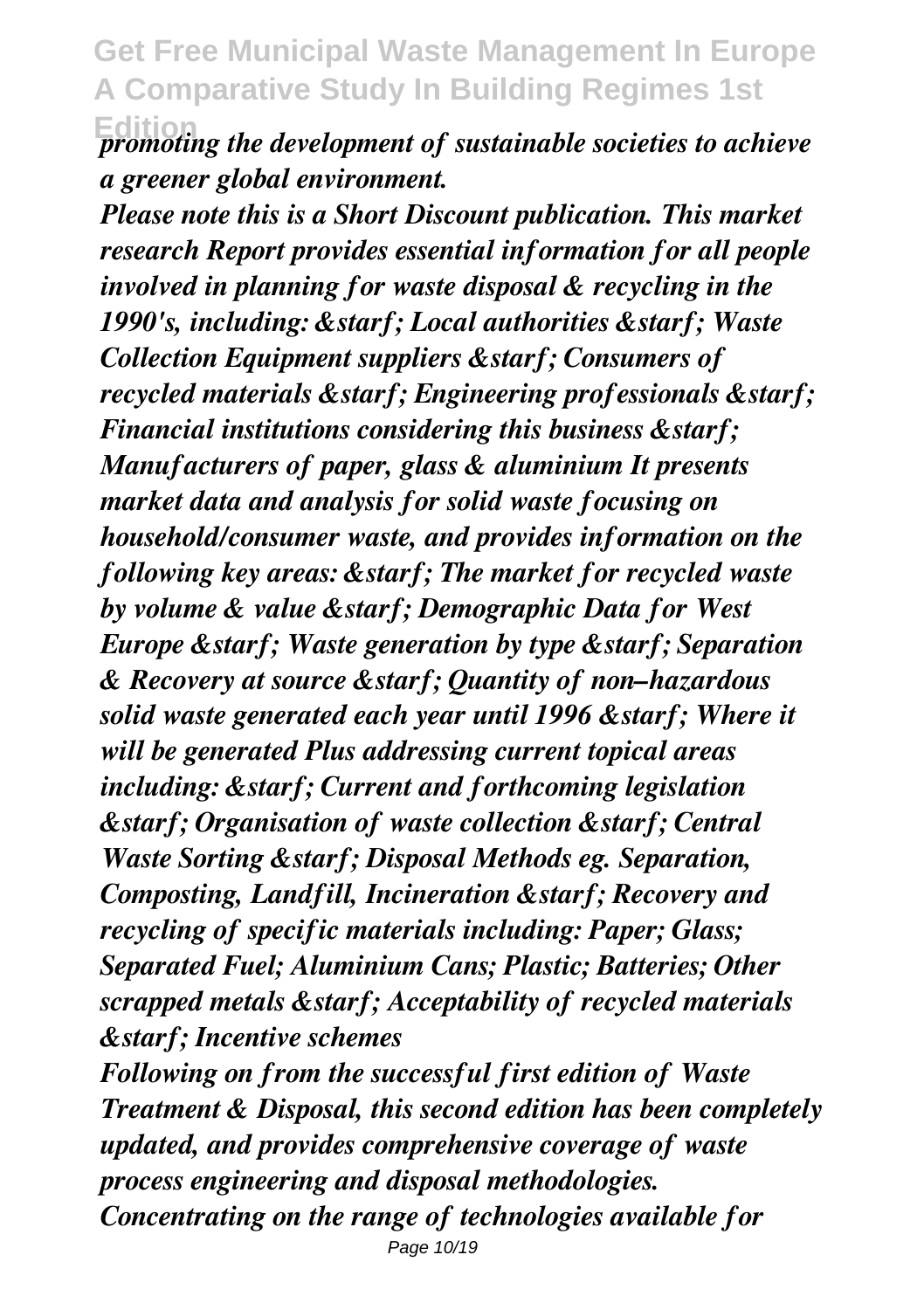**Edition** *household and commercial waste, it also presents readers with relevant legislative background material as boxed features. NEW to this edition: Increased coverage of re-use and recycling Updating of the usage of different waste treatment technologies Increased coverage of new and emerging technologies for waste treatment and disposal A broader global perspective with a focus on comparative international material on waste treatment uptake and waste management policies*

*Case Studies on Waste Minimisation Practices in Europe What a Waste 2.0*

*A Comparative Study in Building Regimes Handbook of Recycling Best Practices in Urban Solid Waste Management The Municipal Waste Management Industry in Europe, Issues, Trends and Multinationals*

"Using a life-cycle perspective, this report analyses the greenhouse gas emissions from municipal solid waste management in the EU, plus Norway and Switzerland."--Editor.

Hardbound. The many aspects of the municipal solid waste (MSW) problem are analysed in this fifth volume in the series. Two fundamental choices were made when putting together this book. Firstly, the approach is multi-disciplinary in that it combines technological, environmental and economic analysis, and highlights the many specific inter-relationships between them in the MSW problem. Secondly, the main focus of the analysis is policy, or more precisely, usable knowledge and analysis for policy making at various levels, this being also the case with most technical contributions.

The main objectives of the study, as set out in the technical annex were to complete existing data sets on prices and costs of waste management which are needed to undertake economic analysis ;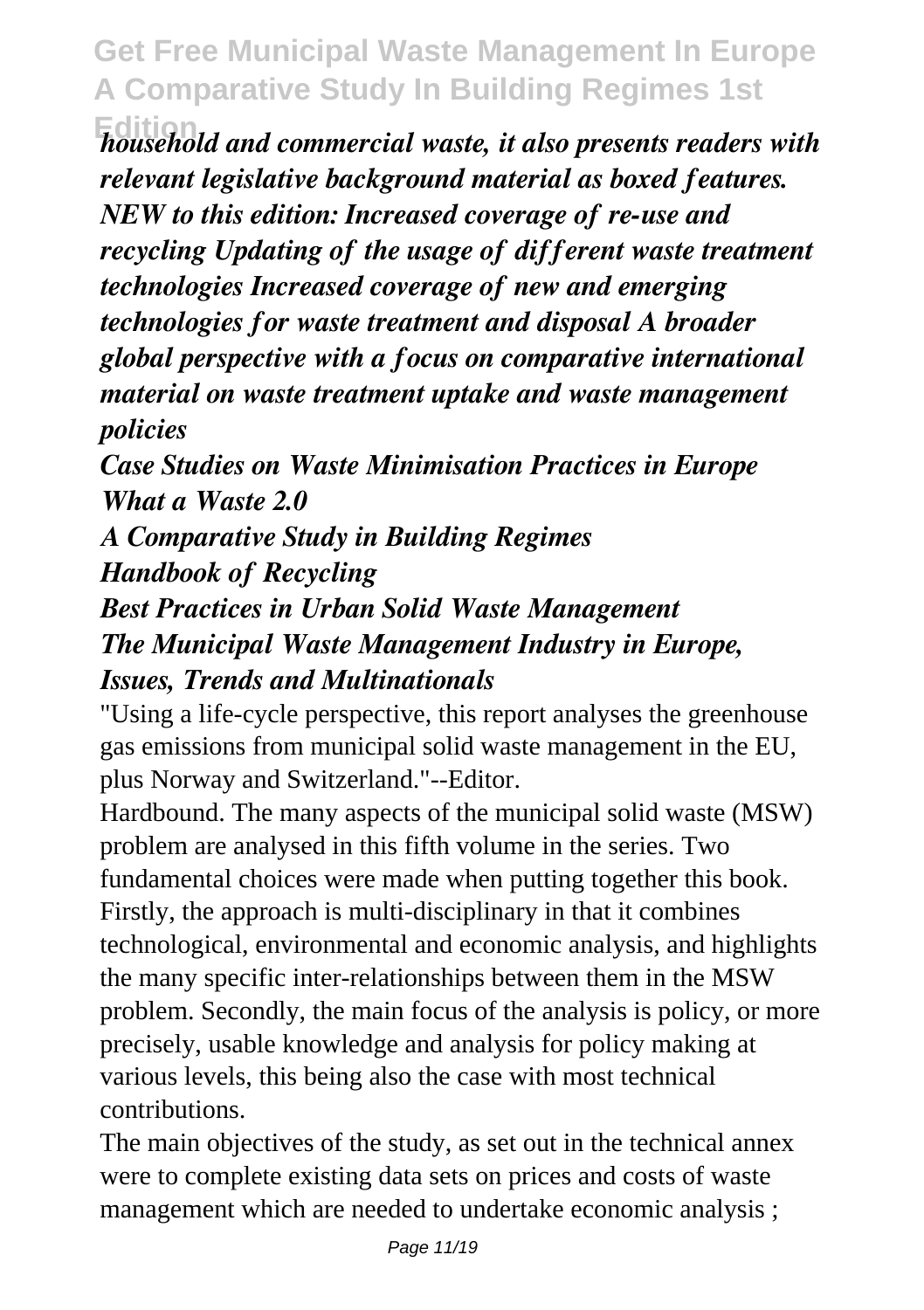**Edition** and to collate information on various financing models used by local authorities and national Member States with a view to diffusing best practices including an evaluation of the experiences with such systems.

Final Report

Waste strategy for England 2007

Municipal, Hazardous, and Industrial

Waste Opportunities

Biodegradable Municipal Waste Management in Europe European Policy between Harmonisation and Subsidiarity *This book outlines a series of policy principles for SMM, examines how to set and use targets for SMM, and explores various policy instruments for SMM. It has been estimated that if every country consumed natural resources at the rate of the UK, we would need three planets to live on. Given this scenario, reducing waste is a key aspect of sustainable development, breaking the link between economic growth and waste growth. This White Paper sets out the Government's policy for waste management in England, building on the progress made since the Waste Strategy 2000 (Cm. 4693-I, ISBN 9780101469326 and Cm. 4693-II, ISBN 9780101469333) was published in May 2000. The main elements of the new strategy are: i) to incentivise efforts*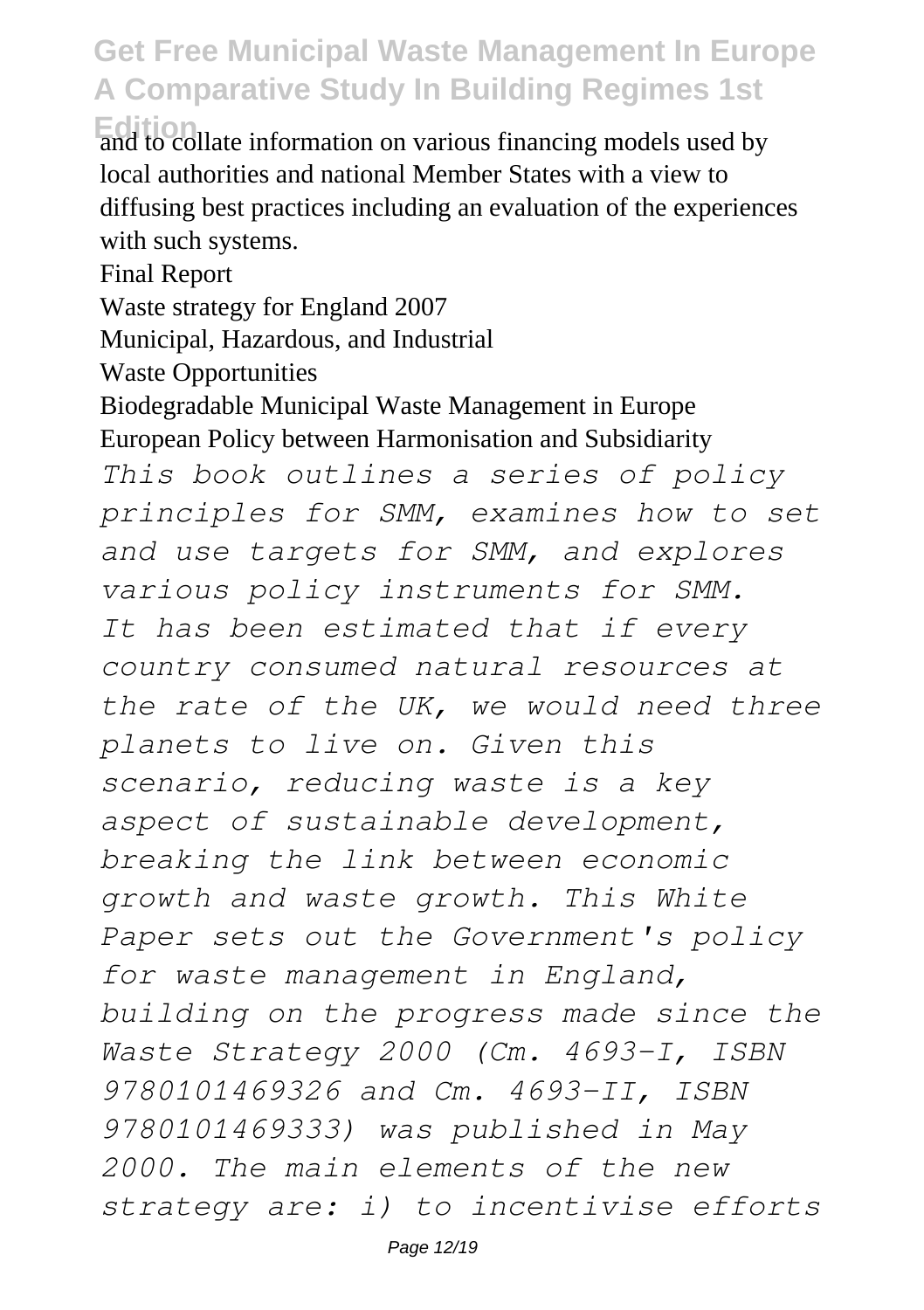**Edition** *to reduce, re-use and recycle waste and recover energy from waste, including increasing the landfill tax escalator and consulting on removing the ban on introducing local household charges to promote waste reduction and recycling; ii) to reform regulation to drive the reduction of waste and diversion from landfill while reducing costs to compliant businesses and the regulator, including introducing waste protocols, consulting on the introduction of further restrictions on the landfilling of biodegradable wastes or recyclable materials, and ensuring effective action on flytipping and on illegal dumping abroad; iii) to target action on materials, products and sectors with the greatest scope for improving environmental and economic outcomes, including promoting producer responsibility through setting packaging standards to reduce excess packaging; iv) stimulate investment in collection, recycling and recovery infrastructure, and markets for recovered materials to maximise their energy value; and v) to improve national, regional and local* Page 13/19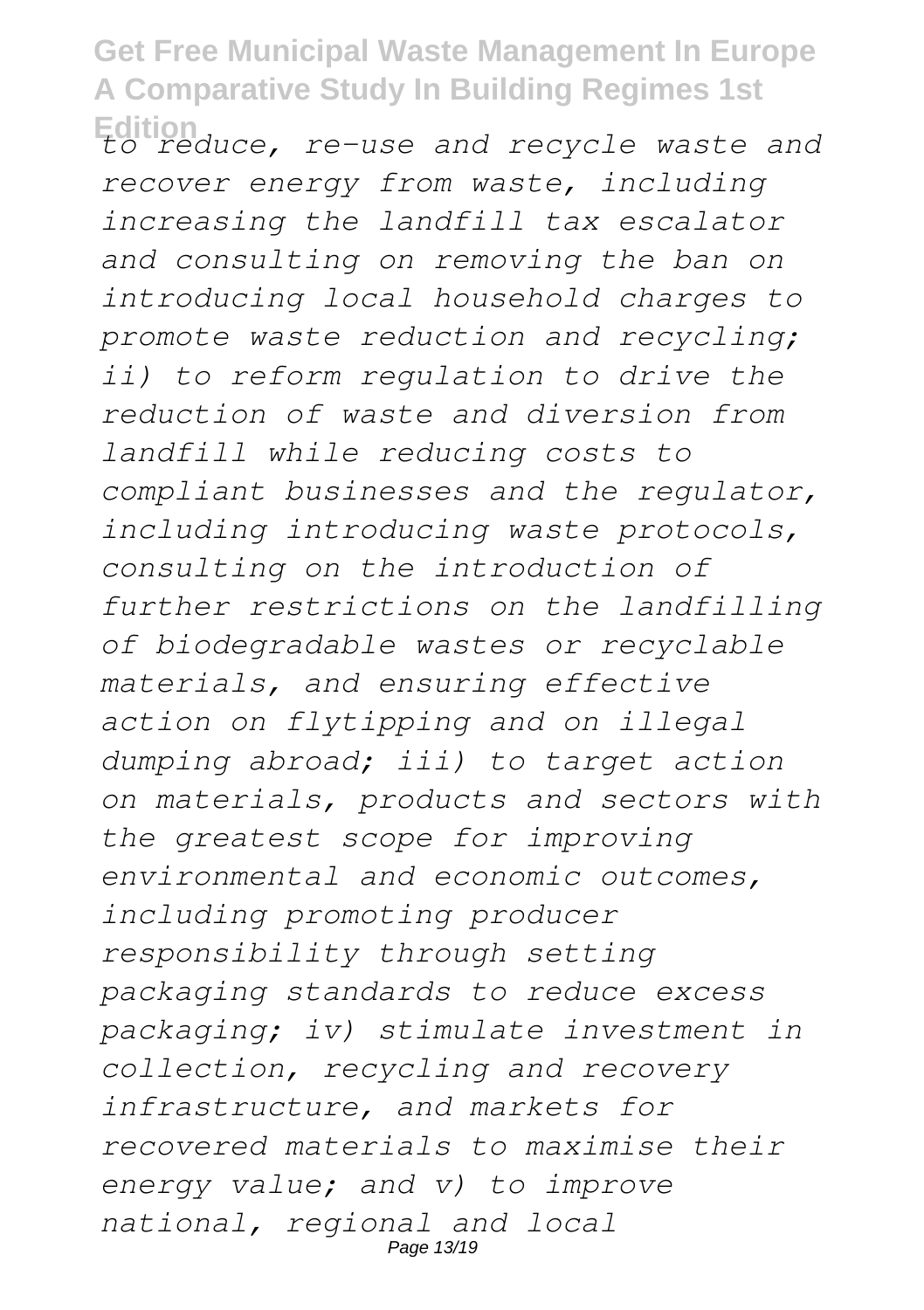**Edition** *governance, with a clearer performance and institutional framework to deliver better co-ordinated action and services on the ground, including the establishment of a Defra-led Waste Strategy Board to provide leadership within and across government. As global waste generation increases at a rapid rate, there is a dire need for waste management practices such as collection, disposal, and recycling to protect from environmental pollution. However, developing countries generate two to three times more waste, resort to open dumps more often than developed countries, and are slower to integrate waste management standards. There is a need for studies that examine the waste generation and practices of countries that share similar economic backgrounds as they strive to implement successful waste management techniques. Sustainable Waste Management Challenges in Developing Countries is an essential reference source that discusses the challenges and strategies of waste management practices and the unique waste issues faced by developing*

*countries that prevent them from* Page 14/19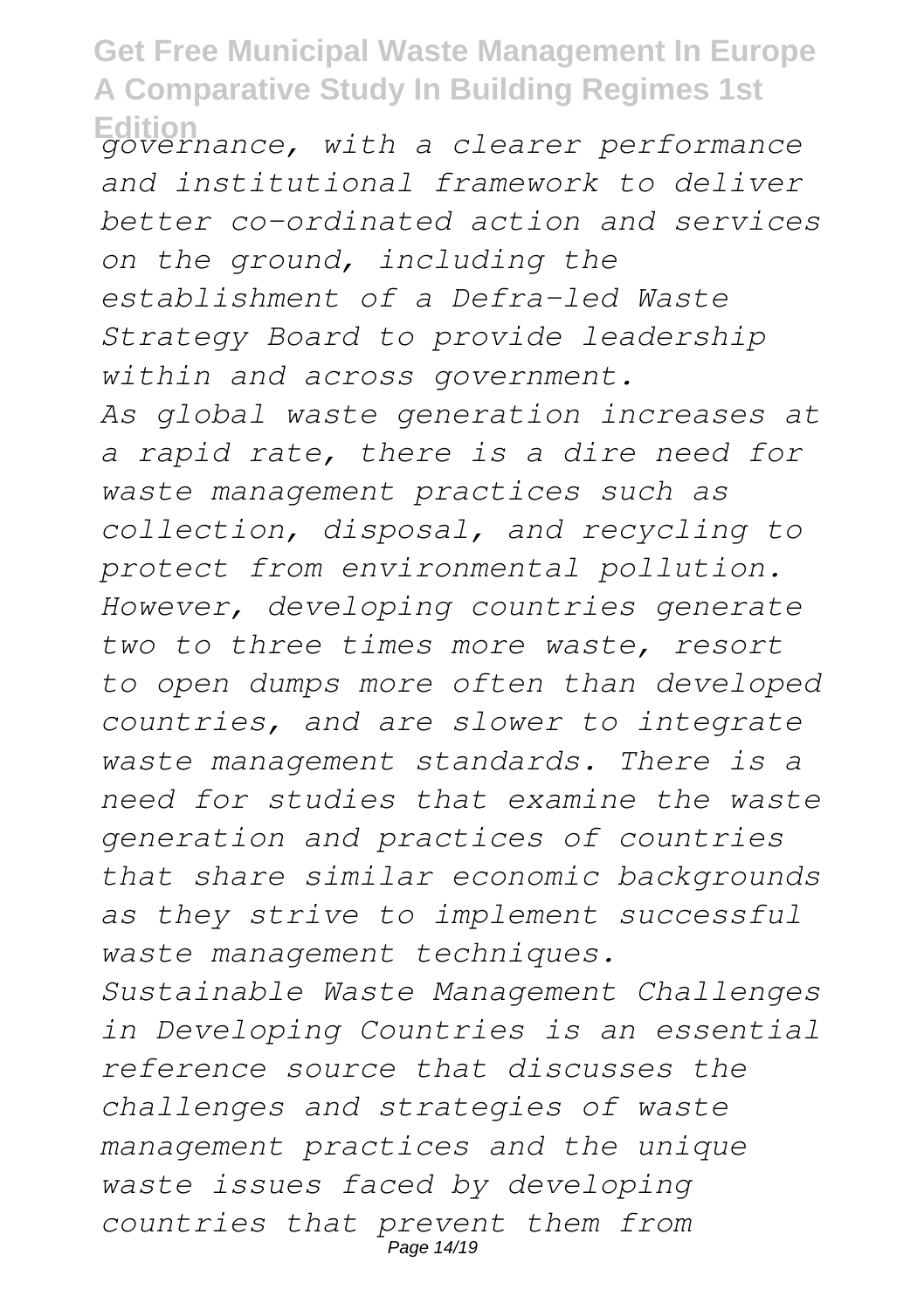**Edition** *achieving the goal of integrated waste management. While highlighting topics including e-waste, transboundary movement, and consumption patterns, this book is ideally designed for policymakers, legislators, waste company managers, environmentalists, students, academicians, and municipal planners seeking current research on the global waste management problem. Part 3: Technology and Market Issues Part 1: Strategies and Instruments Ownership, Governance, and Drivers of Performance in a Zero Waste Framework Environmental Sustainability Sustainable Waste Management Challenges in Developing Countries The Management of Municipal Solid Waste in Europe*

*Overview of the principal technologies available for diverting biodegradable municipal waste (BMW) from landfill. Focus is on food and garden waste. For each technology, the following aspects are addressed: 1) brief description of the technology or technology type, 2) advantages and disadvantages, 3) Typical costs, and 4) suitability for treating BMW.*

*The objective of this report is to support and inspire the work of waste minimisation in EEA*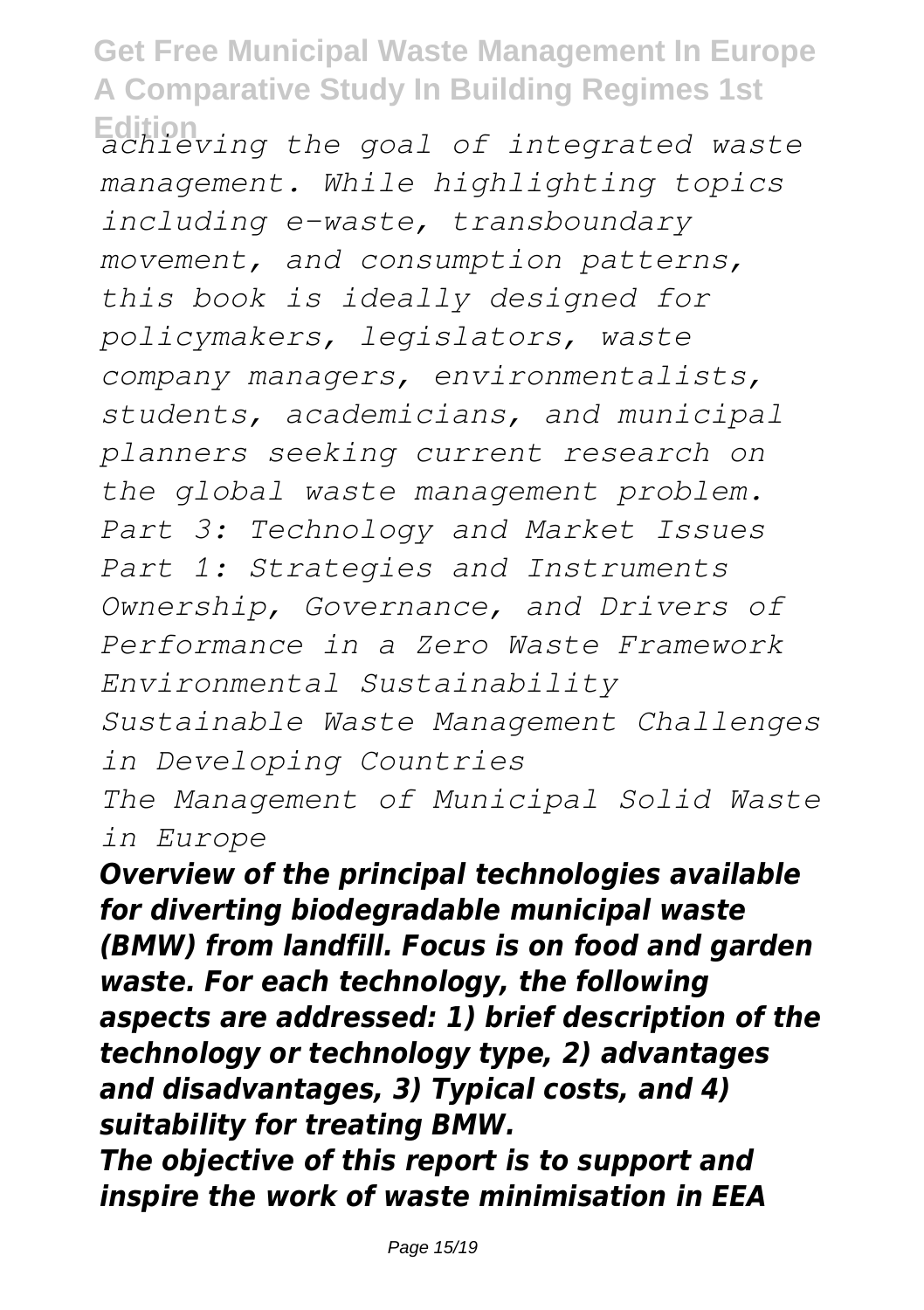**Edition** *member countries by introducing a catalogue of successful examples of waste prevention, recycling and cleaner waste disposal technology. Nicolas Buclet Waste management issues can be approached in several ways. The question of which treatment technique to adopt is essentially a downstream problem. In our view the issue needed to be tackled further upstream. Waste management is not only a technical problem, it is also an area which involves various actors throughout society. In this book, as in the previous volume (Buclet, Godard, 2000), the organisation of waste management is seen in terms of regimes. A regime is an entire form ofinstitutional, technical, economic and social organisation relating to a specific field, no matter how complex that field is. Regime formation is generally a long-drawn-out process, rooted in the multiple interactions of the actors involved. Legislation plays a crucial role but would not, of itself, lead to the formation of a regime. There is always the old question of causality and which element occurs first: the behaviour of actors who constitute the reality, or the legislation that models their behaviour? Besides legislation, other formal or informal conventions influence the behaviour of actors approaching a common path, making co ordination easier between them. In this book we have insisted on conventional principles. They are the real guides for actors within each*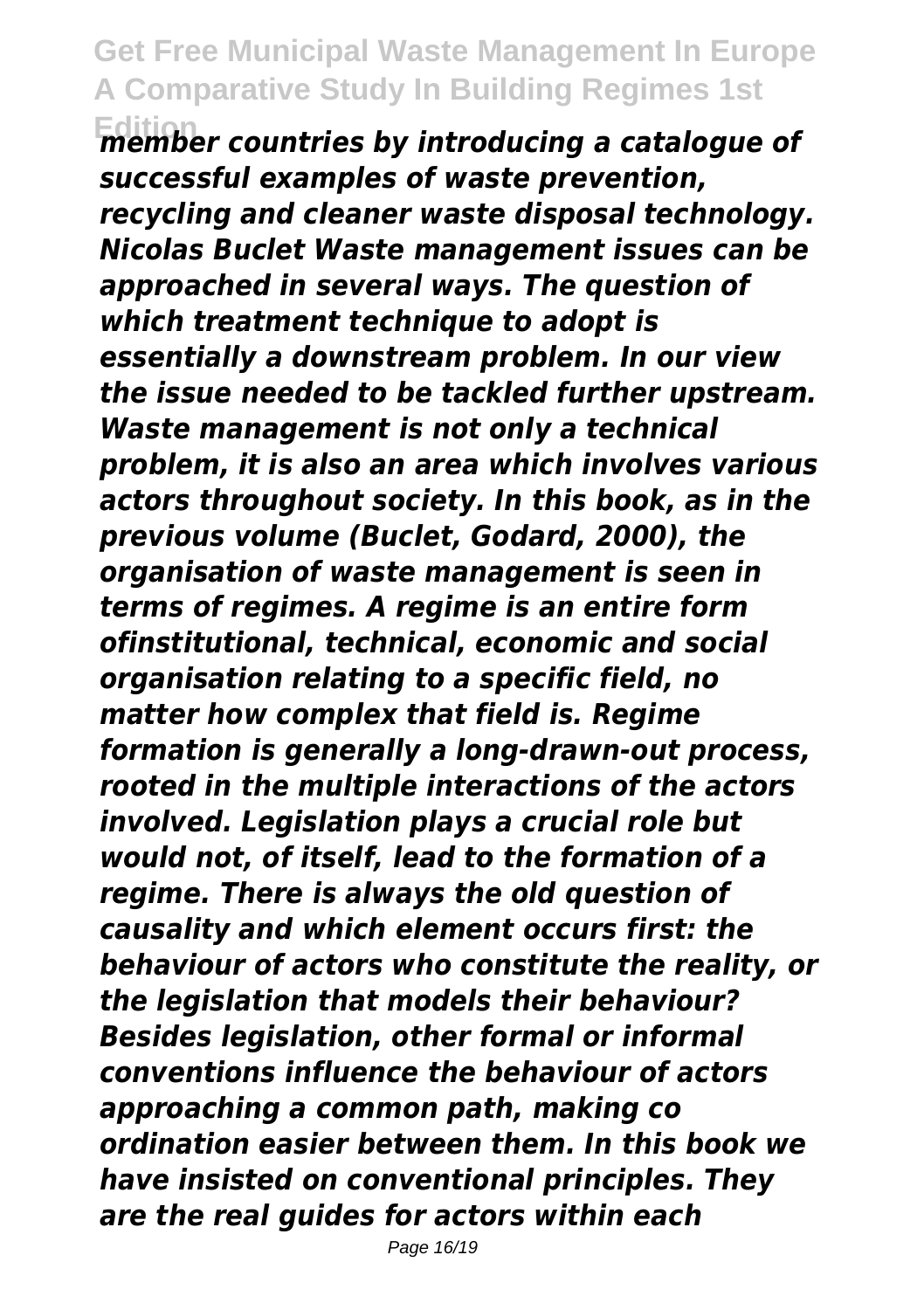**national regime.** *Sustainable Materials Management Making Better Use of Resources Municipal Waste Processing in Europe/ Municipal Solid Waste Recycling in Western Europe to 1996 Waste Management The EU's Approach to Waste Management Integrated Resource Recovery* **Winner of the International Solid Waste Association's 2014 Publication Award, Handbook of Recycling is an authoritative review of the current state-of-the-art of recycling, reuse and reclamation processes commonly implemented today and how they interact with one another. The book addresses several material flows, including iron, steel, aluminum and other metals, pulp and paper, plastics, glass, construction materials, industrial byproducts, and more. It also details various recycling technologies as well as recovery and collection techniques. To completely round out the picture of recycling, the book considers policy and economic implications, including the impact of recycling on energy use, sustainable development, and the**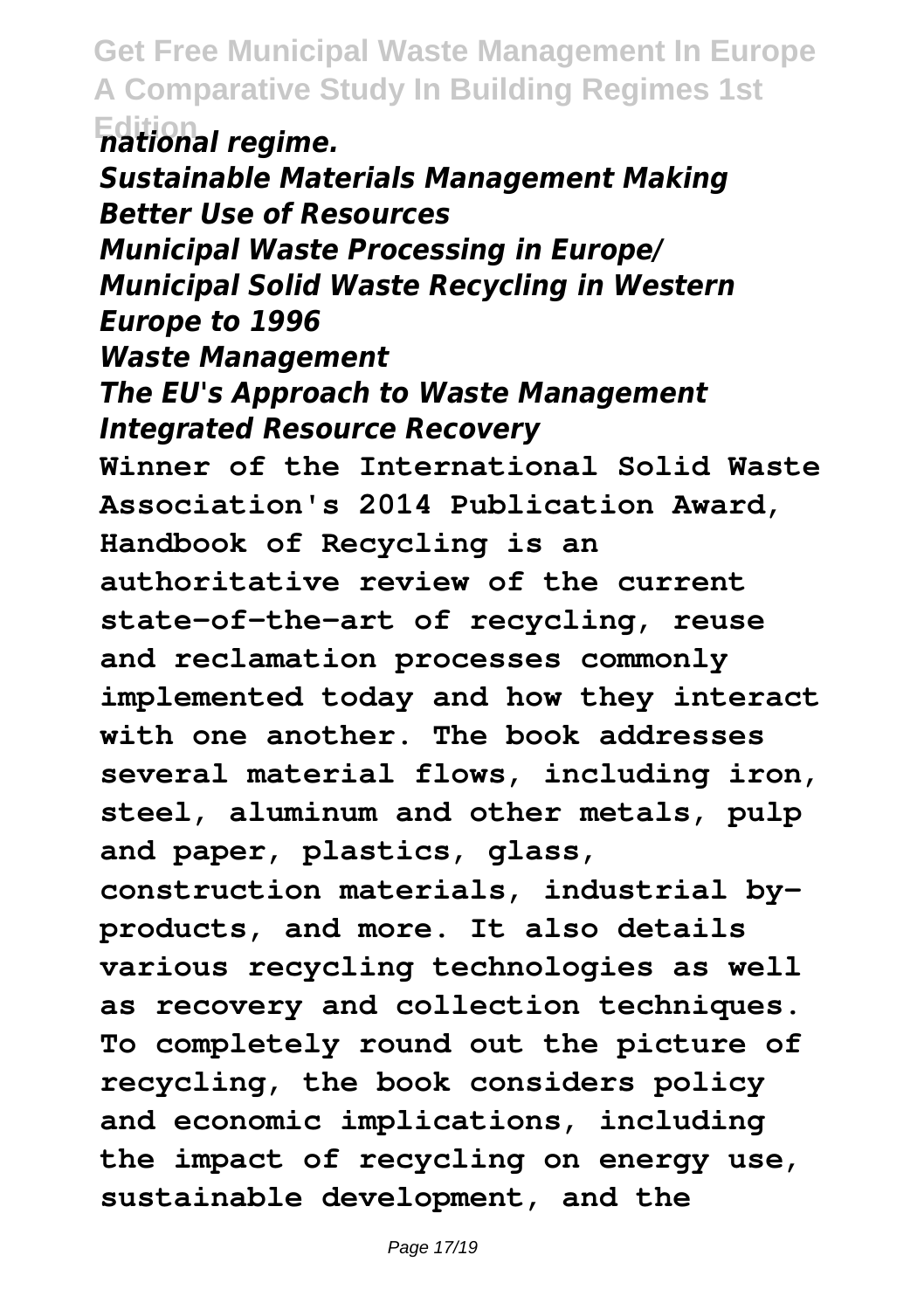## **Get Free Municipal Waste Management In Europe A Comparative Study In Building Regimes 1st Edition environment. With contemporary**

**recycling literature scattered across disparate, unconnected articles, this book is a crucial aid to students and researchers in a range of disciplines, from materials and environmental science to public policy studies. Portrays recent and emerging technologies in metal recycling, byproduct utilization and management of post-consumer waste Uses life cycle analysis to show how to reclaim valuable resources from mineral and metallurgical wastes Uses examples from current professional and industrial practice, with policy and economic implications**

**The book provides an overview of best practices in urban waste management in the zero waste framework, assuming a multidisciplinary perspective. By analysing exemplary cases of firms and local governments, significant ownership, governance, and performance issues are discussed, along with key drivers of sustainable urban waste management.**

**Comparability of Classification Systems and Quantities**